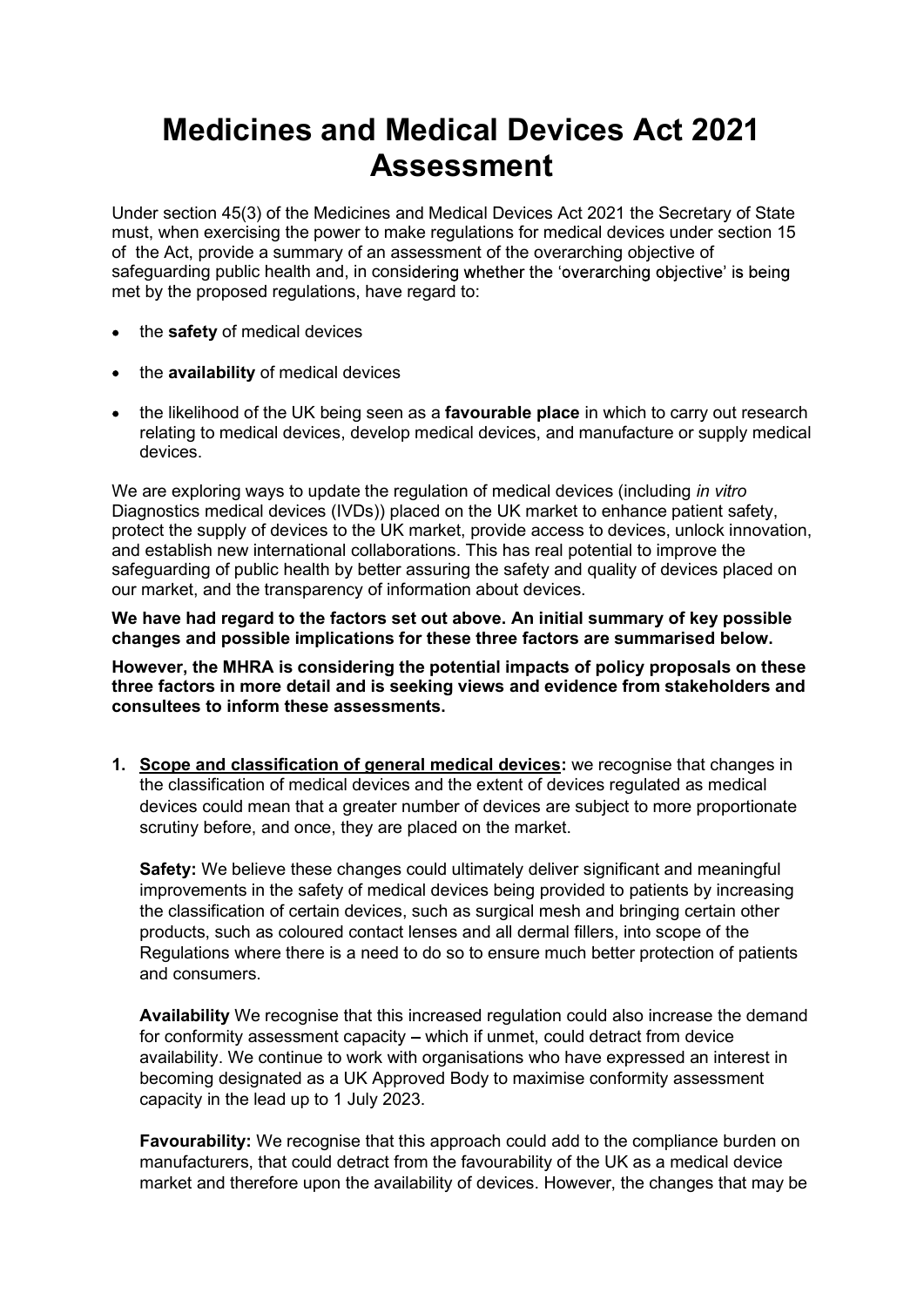taken forward will be in line with international best practice and bring the UK broadly into alignment with regulatory requirements already in place in other international regulators' jurisdictions.

2. Economic operator, UDI and registration requirements: key changes we are considering include requiring unique device identifiers (UDI) to be issued and an expansion of the information manufacturers (or their representatives) are required to submit when registering a device with MHRA. We are also considering setting out further requirements that could apply to manufacturers and other economic operators and to the manufacture and modification of devices in healthcare settings.

Safety: There are significant potential patient safety gains to be made by introduction of a UDI, by enhancing MHRA's ability to trace and identify specific devices back to manufacturers, as well as strengthening adverse incident reporting. We consider that moving 'in-house' manufacture from guidance into regulation could also ensure greater, more consistent safety standards across the sector.

Availability: UDI systems are advantageous because they allow the tracing of particular devices and more targeted field safety actions. This means UDIs could help avoid mass recalls of devices in case concerns arise, avoiding major disruptions to the availability of devices and unnecessary disruption to patients.

Favourability: We recognise the possibility that some of these proposals could increase the compliance burden on manufacturers. This in turn could reduce the favourability of the UK as a medical device market - and we would therefore look to ensure that any changes are proportionate. For example, we could closely align ourselves with UDI systems already deployed internationally to maximise the potential of interoperability of systems across global regulators.

3. Approved Body and conformity assessment requirements: the key changes we are considering are to strengthen the processes by which devices are assessed before they are placed on the UK market, and the role of Approved Bodies in undertaking these assessments.

Safety: These changes could provide significant improvements in the safe provision and use of medical devices through higher standards of oversight, accountability, and assessments. It is vital that we consider options to ensure all appropriate steps are taken to ensure those benefitting from medical devices do so safely.

Availability: In combination with other changes that could lead to an increased volume of assessments, changing the way Approved Bodies are regulated needs careful consideration to avoid negatively impacting availability. This could be achieved through transitional arrangements, including possible automatic roll-over of Approved Body status.

Favourability: We recognise that adding to these requirements could place a greater burden on those subject to, and undertaking, these assessments - which could impact on the favourability of the UK as a destination market for medical devices. We are seeking to make proportionate changes that balance the need to enhance the safety of devices placed on our market with the accessibility of that market.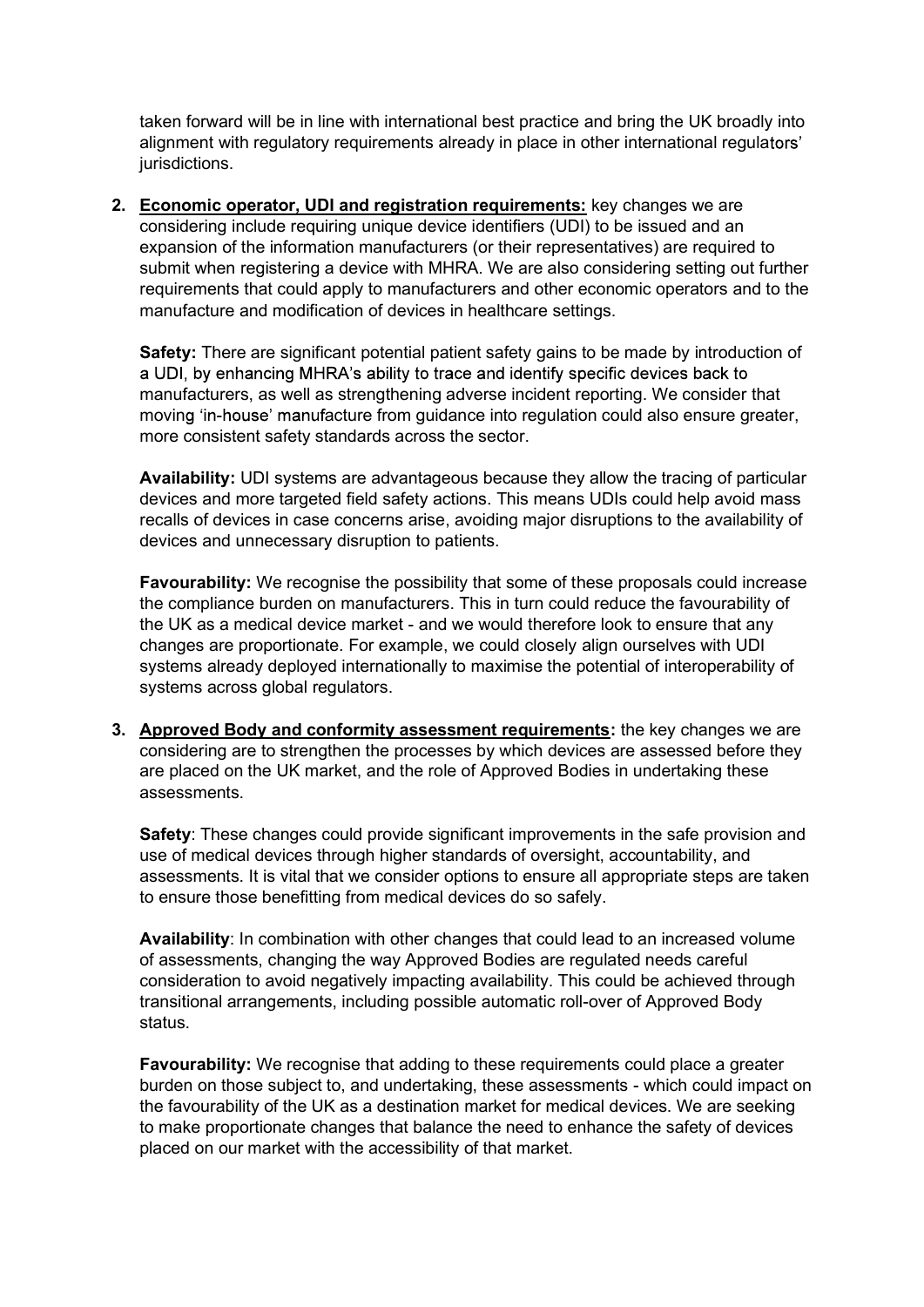4. Clinical evaluations and performance studies: We are consulting on new ways to ensure that medical device manufacturers conduct effective clinical evaluations in a consistent, comprehensive. and systematic way, protecting the health and welfare of any study participants.

Safety: Effective clinical evaluations and performance evaluations are critical to ensuring the safety and efficacy of medical devices. Possible changes outlined in Chapter 7 could deliver substantial improvements through a consistent approach to clinical evaluations and performance evaluations.

Availability: It is possible that amended requirements for clinical investigations and performance studies may put strain on the capacity of manufacturers and industry experts to assess and review evidence, and therefore the availability of those devices. However, many in the sector already perform robust clinical and performance evaluations that already would meet any new requirements. New requirements should also be viewed in light of having much greater confidence in the safety of devices available.

Favourability: It is possible that some new requirements for clinical investigations and performance studies may be perceived as burdensome, and therefore impact on the likelihood of the UK to be seen as a favourable place to develop and manufacture devices. However, they will also level the playing field by raising standards across the MedTech and diagnostics sector, in line with the many outstanding examples of industry practice already seen globally. These possible changes offer much greater clarity to manufacturers and sponsors of investigations of what will be expected, furthering the adoption of international standardisation.

5. Post market surveillance, vigilance and market surveillance: key changes we are considering include increasing the monitoring and scrutiny of devices on the UK market.

Safety: It is critical that we have robust oversight of the safe and effective use of the devices available to patients and the public. It is important for manufacturers and the MHRA to be able to identify and respond to emerging issues. The possible changes outlined in this consultation provide an opportunity to significantly improve surveillance and vigilance of devices, with considerable potential benefits to patient safety. For example, clearer and more timely reporting of serious incidents could ensure that clinicians and industry are better equipped to provide the necessary support to patients.

Availability: We do not anticipate that the proposals outlined for post-market surveillance, vigilance and market surveillance will have a direct impact on the availability of medical devices. However, impacts on favourability might affect availability in turn.

Favourability: While we recognise that some changes in the post-market surveillance, vigilance and market surveillance could increase the compliance burden on manufacturers and therefore how favourably they view the UK as a destination to supply devices, they also offer the potential to provide critical improvements in the safe use of devices. We are committed to ensuring that proposals reflect a proportionate means of safeguarding the safety of medical devices on our market.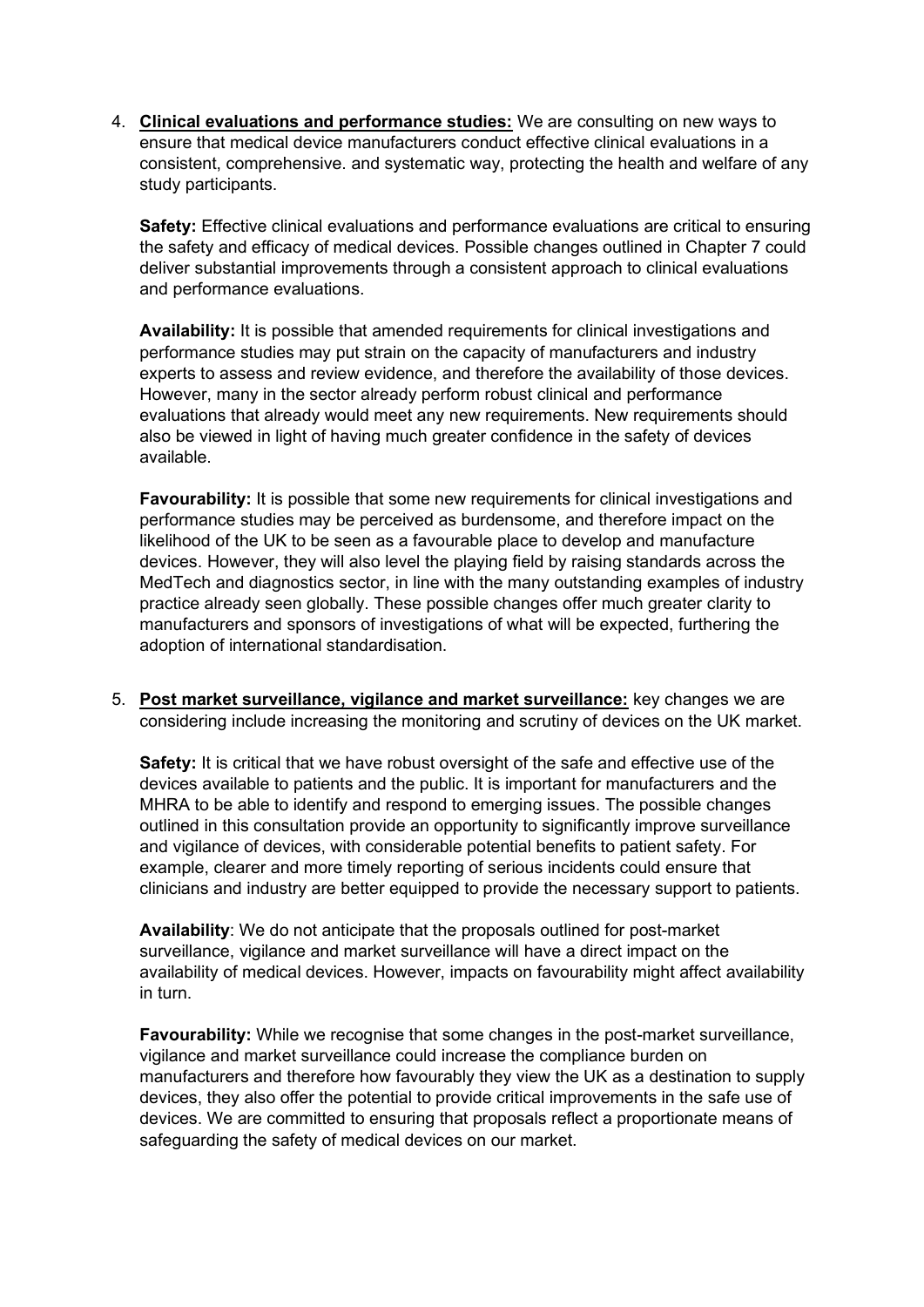6. Product-specific changes, including IVDs and software as a medical device: we<br>recognise the fast pace of change in technology surrounding medical devices and the<br>need to ensure our regulations keep pace with this - and recognise the fast pace of change in technology surrounding medical devices and the need to ensure our regulations keep pace with this - and that the scrutiny these devices receive should be commensurate with their risk.

Safety: We see real potential for changes in these areas to increase the safety of devices placed on our market and will carefully consider any additional compliance burdens that might arise for industry. For instance, we believe there is significant opportunity to strengthen scrutiny of implantable devices to ensure greater safeguards are in place to protect patients receiving such devices. Chapter 12 also sets out options which could improve the safe use of single-use devices, by enhancing the requirements on persons re-manufacturing single-use devices on behalf of healthcare institutions. Equally, we recognise that under current arrangements around 80% of IVDs are placed on the market without requiring a third-party conformity assessment, and that increasing the scrutiny applied to IVDs will drive an important step-change in the safety of such products.

Availability: We are considering the potential implications of these proposals for the availability of medical devices. Up-classifying IVDs, for example, could adversely impact their availability and result in greater demand for conformity assessments in the near to mid-term.

Favourability: The MHRA has made clear its commitment to supporting a thriving and dynamic MedTech sector, and we believe the proposals on implantable devices, re-use of devices, and IVDs provide an important opportunity to ensure that the UK remains a favourable place to research, develop, manufacture and supply medical devices. While new regulatory requirements might increase the burden on manufacturers, in the case of re-use, this would move areas of guidance into regulations. We recognise the progress seen in the use of software as a medical device, and the huge potential this offers for patients and the life sciences industry in the UK. Proposals to ensure the regulation of Software as a Medical Device (SaMD) will ensure we support responsible innovation in digital health, and lay the framework for a dynamic, thriving market which attracts innovative manufacturers and developers to the UK.

7. New routes to market: We are considering introducing new pathways for medical devices to be placed on the market in the UK. This could include dovetailing with approvals pathways utilised by comparable regulators in other countries, or enabling our approvals process to consider international Quality Management System accreditation programmes such as the Medical Device Single Audit Programme, (MDSAP). We are also considering creating a new pathway for innovative devices, for example those which would be serving rare conditions or which could be 'game changers' for end users.

Safety: We would be considering the domestic assurance/MDSAP approvals routes only for those regulatory systems that have demonstrated their patient safety credentials. Furthermore, should this proposal be implemented, it would be supplemented by additional UK regulatory requirements, tailored to the route, to ensure that devices reaching the market through this route, meet relevant safety standards. For the innovative access pathway, partnering with the National Institute for Health and Care Excellence (NICE) and key healthcare partners would ensure end to end oversight of patient safety considerations.